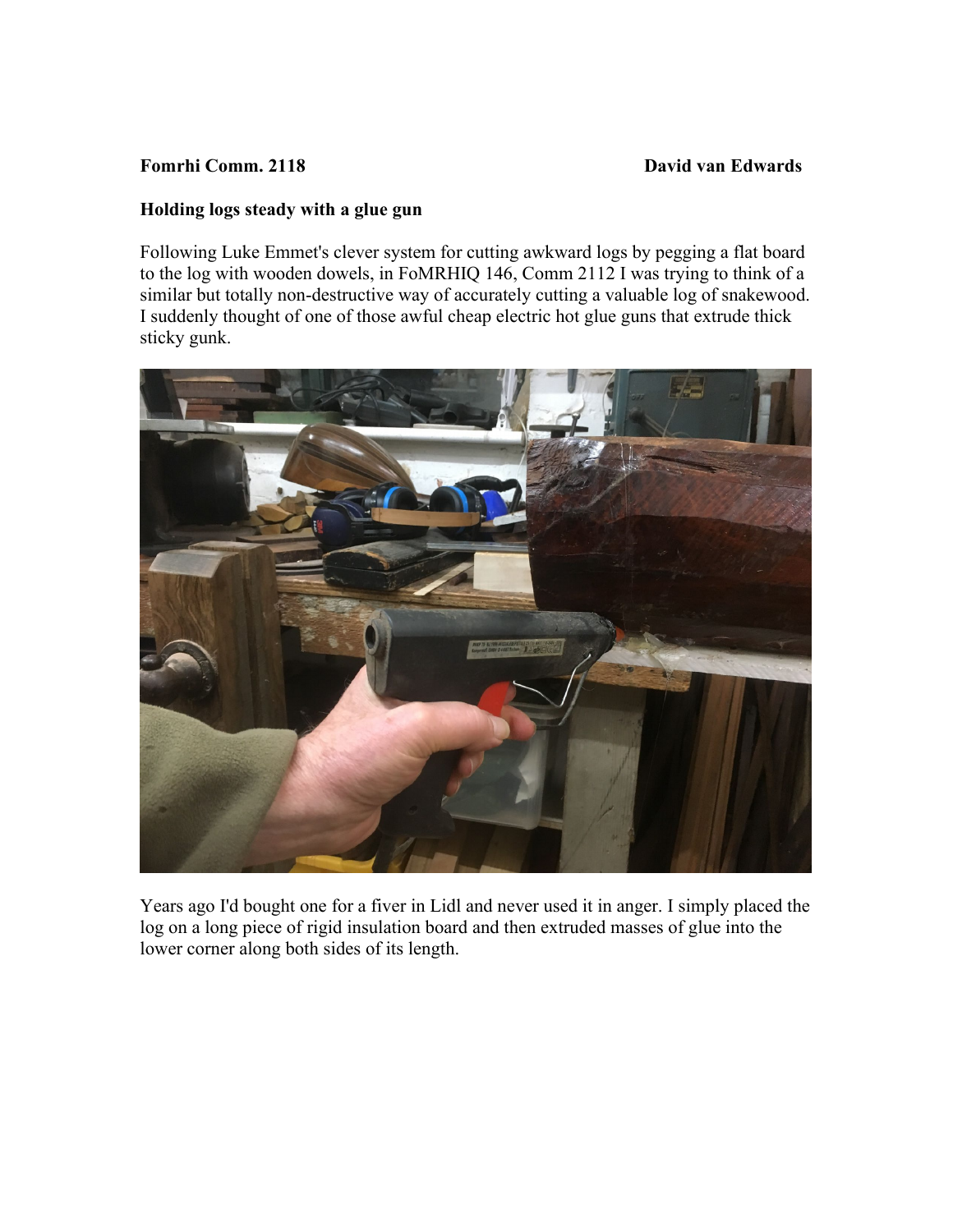

It held the very heavy 27.5Kg log steady in exactly the way Luke described and was firmly enough adhered to behave as one unit through the bandsaw. As it happened the insulation board was surprisingly stiff, it was some kind of high density Celotex style, and I've no idea where it appeared from in my garage. But if the log had been more irregular I would probably have needed a bit of ply or MDF as Luke had used. It took about four sticks of glue but these are very cheap and the result was no waste of the extremely valuable snakewood. Plus it was exceedingly easy to do, with no drilling or pegging.

The result was that I could cut a very straight line with no wind through its length, which made the next cuts much easier and less wastage all round.